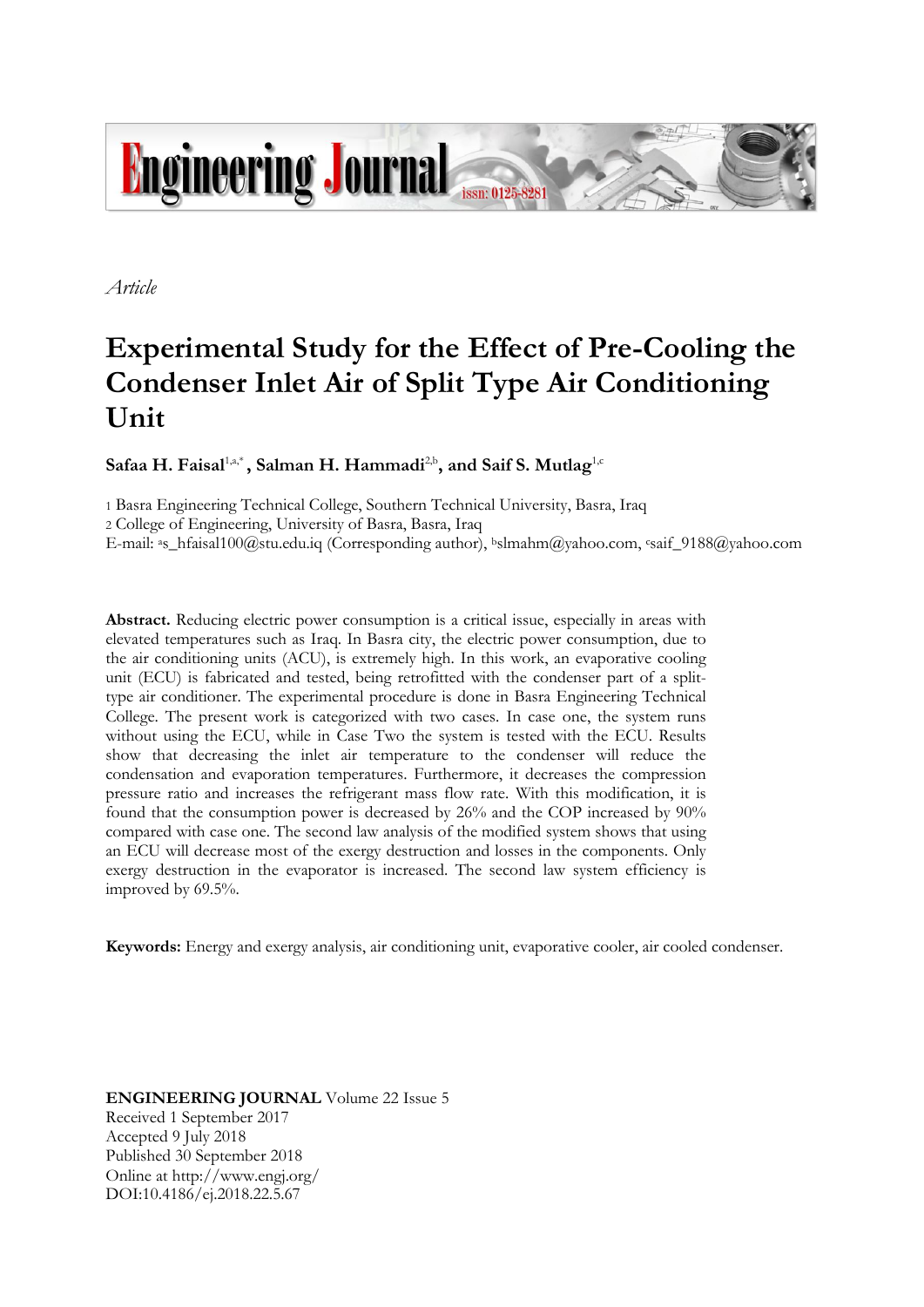#### **1. Introduction**

Air conditioning units (ACU) based on the vapour compression cycle (VCC) have become one of the necessary requirements for a comfortable human life. Humankind may live in difficult environments that change with geographical locations and climates. Therefore, the use of ACU greatly facilitates the quality of people's lives in difficult climatic conditions. However, such systems are considered one of the most power-consuming devices in current societies and they are the most common among the cooling cycles used in traditional buildings. The pure substance used as a working fluid in this cycle is Freon, which requires huge power to pressurize the gas in the compressor.

Increasing population growth and the dependence on ACU use in residential, commercial, and industrial sectors has led to tremendous energy consumption, especially in summer. A closer look at worldwide energy consumption shows vast ACU usage. For example, in Europe, ACU use represents 50% of the electrical energy consumption [1]. In the USA, it also represents about 50% of the power consumption [2]. In China, the power consumption in buildings has seen annual increases of about 10% in the last 20 years and in 2004, the constituted power was about 20.7% of the gross national energy consumption [3]. In the Middle East, the highest ratio of electricity consumption comes from ACU, which consume more than 70% of the total electrical energy [4]. Generally, the world's power consumption was found to have risen by 58% between 2001 and 2005 [5].

In Iraq, since 2003, ACU use has frequently been based on the VCC in commercial and residential buildings. The split-type ACU is widely used in small and medium-sized buildings, e.g. houses, offices, universities and most governmental departments. Meanwhile, evaporative cooling method is considered as one of the oldest technique for air conditioning in Basra city. It is simple and need low electric power. However, its independently working is restricted for dry weather and the use in combination with other systems is not familiar yet.

The following are some literature related to this work. In (1993), Goswami et al [6] presented an experimental examination for the use of an indirect evaporative cooling method to enhance the VCC performance. The tested unit was a 2.5 T.R air conditioner system at the University of Florida. The data showed that an electric power saving of 20% can be achieved by using an evaporative condenser. Hu and Huang in (2005) [7] undertook experimental research of a split-type residential water-cooled air conditioner, which was coupled with a cellulose pad as a medium for the cooling tower. The experimental results showed that the coefficient of performance (COP) could be superior to that of the conventional ACU. Hajidavalloo and Eghtedari [8] in (2010) studied the performance of a split air conditioner experimentally and theoretically, in which the air-cooled condenser was equipped with an evaporator cooler. It was shown that by adopting such a modification, the COP system can be boosted by 50% and the electric power saving can be decreased by about 20%. In (2011), Jassim [9] experimentally investigated the improvement in consumption power and COP of a split-type ACU by adopting an ECU. The obtained experimental results demonstrated that the consumption power is decreased by about 18% and COP is increased by up to 73%. Mao-Yu Wen et al [10] in (2012) did an experimental investigation using six different materials in the evaporative cooler, coupled with an air-cooled condenser. They found natural wood pulp to be the best among the different types of materials selected. In (2014), Joseph and Thomas [11] presented the exergy analysis of the VCC supplied with an evaporative cooler. The dead state was fixed at a pressure of 1 atm and temperature of 308 K. Results showed that the modified system had around 36% improvement in the system's exergy efficiency. Finally, Khalifa et al's [12] experimental work, in (2017), on a small window-type air conditioner condenser used an unconventional refrigerant, R407C. The obtained experimental results revealed that raising the ambient air temperature has a harmful effect on the system's COP.

From these reviewed papers, it can be seen that the indirect evaporative cooler is considered the most favourable choice to enhance the operation of ACU in hot seasons. However, it is believed that there is a need to apply and test this system in the real conditions of Basra city, since this should pave the way for future procedures to apply this modification, given Basra's weather. Furthermore, it is found that there are few studies about the exergy analysis of the VCC coupled with the ECU. Many exergy analysis aspects need to be covered. For example, the effect of changing the ambient temperature on the duty of the individual components before and after the system modification. Additionally, the exergy losses for both the condenser and evaporator merit further investigation.

The aim of this work is to study experimentally the performance improvement of split-type ACUs under Basra's climate conditions, using an ECU to pre-cool the air inlet to the condenser. The performance criteria will include energy and exergy principles.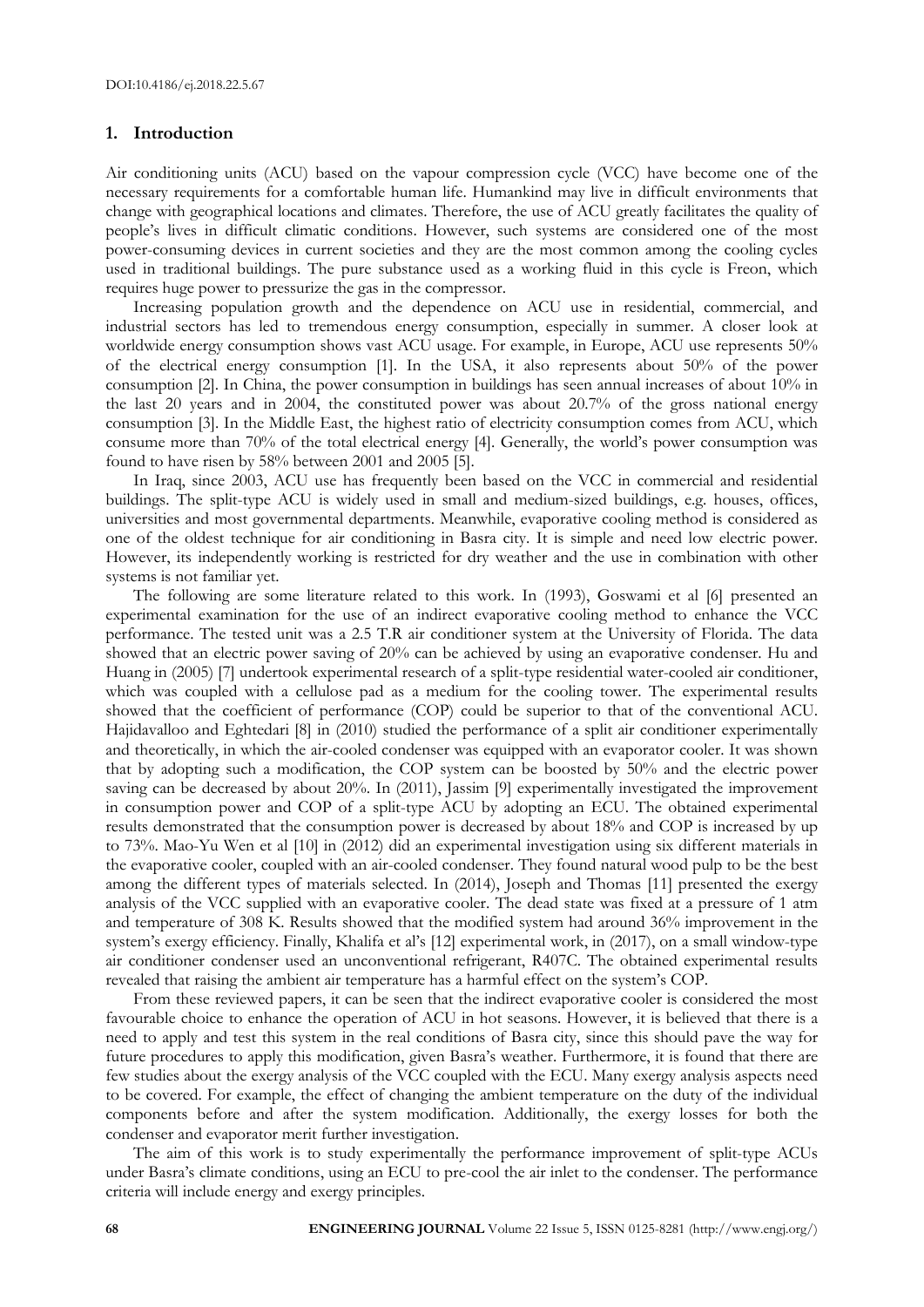# **2. Vapour Compression Cycle (VCC)**

The basic components of VCC are shown in Fig. 1. The cycle consists of two pressure levels. The lowpressure side (or suction pressure) contains the evaporator, in which the refrigerant enters as a mixture of liquid and vapour and leaves as a saturated or superheated vapour. The refrigerant at this status enters the compressor. In the compressor, the pressure is raised to the highest level side (or discharge pressure). The high-pressure side contains the condenser, into which the refrigerant enters as a superheated vapour. The condenser coils are cooled; heat energy is removed, thereby converting the superheated vapour into a saturated or sub-cooled liquid. The sub-cooled liquid is transferred to a capillary tube, which balances the pressure ratio for the compressor. The refrigerant pressure and temperatures are dropped as they pass through the capillary tube. The resultant refrigerant is fed into the evaporator, then the cycle repeats [13].



Fig. 1. Schematic of vapour compression cycle (VCC) and its representation on P-h diagram.

# **3. Evaporation Cooling Unit (ECU)**

Principally, the ECU can be divided to direct, indirect or a compound of direct and indirect. The compound type is usually called a hybrid. The direct evaporative cooling is defined as the method of exchanging the sensible heat of air by the latent heat of water droplets' evaporation. This could be done by spraying water droplets into the air or by using wetted surfaces. This technique can be used to cool buildings, especially in dry areas [8]. Ideally, the evaporative cooling process is adiabatic or a constant enthalpy process. This means that the sensible heat is extracted from the air for which the dry-bulb temperature is reduced while supplying an equal amount for the latent heat of water evaporation. As a result, the water is changed into a vapour phase.

# **4. Energy and Exergy Analysis**

Usually, any engineering design for a thermal system is created using energy performance characteristics. This analysis quantifies the energy input and output and notes its benefits. This is done using the first law of thermodynamics [14]. However, this analysis fails to show how far the system is from its top performance. For example, when considering the VCC, the usual performance characteristic used is the COP. This term quantifies the ratio between the cooling capacity and the work supplied to the compressor.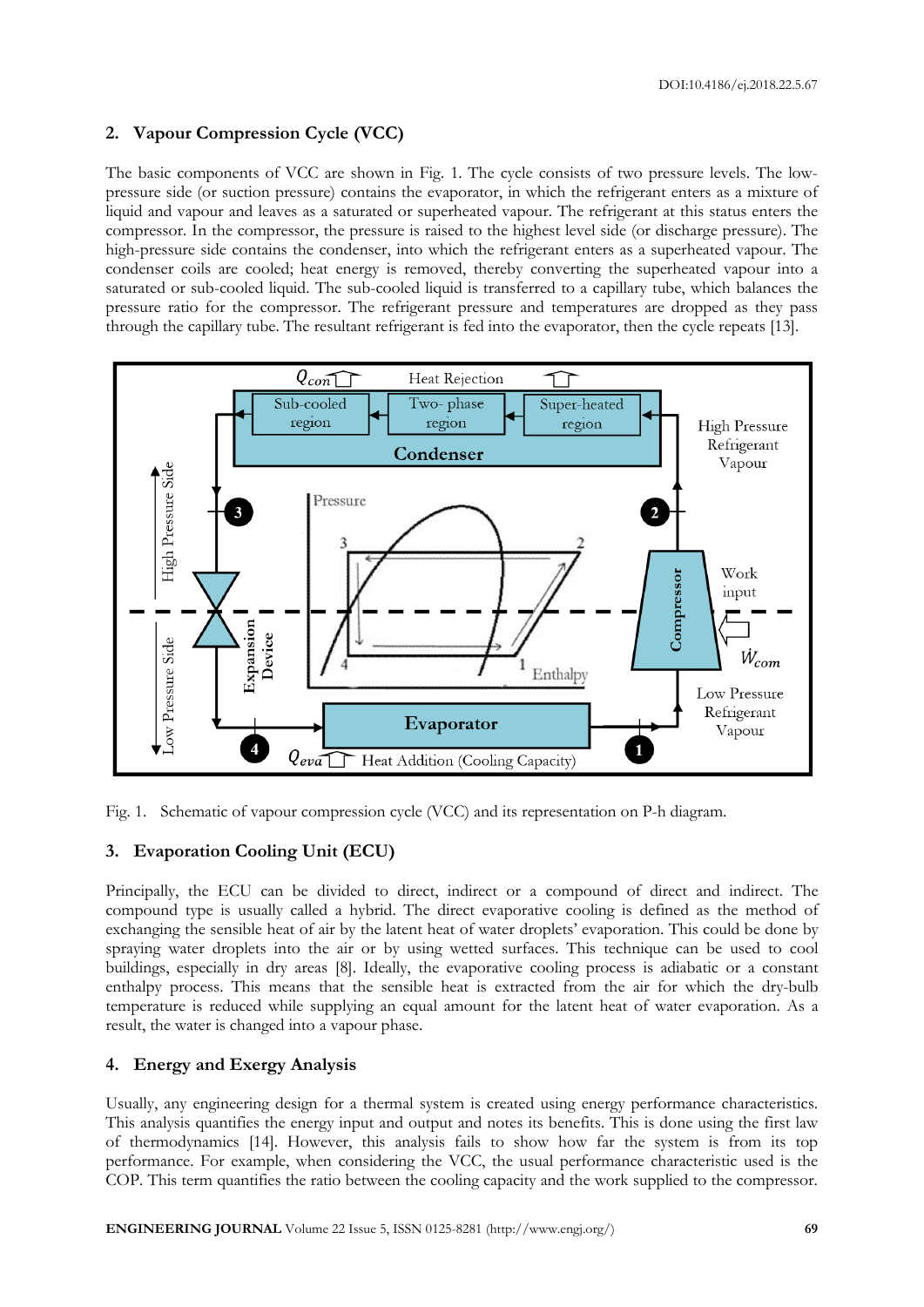However, the current question is how far this COP is from the maximum COP that could be attained from the system. Furthermore, the components responsible for impeding the actual COP from reaching its maximum have to be determined. Such issues are answered by what is termed as exergy analysis, which introduces exergetic efficiency that takes into account all the losses that occur in a system. It has become a widely accepted useful tool for obtaining the improvement opportunities for the general performance of any thermal system, as well as its individual components [15]. Exergy analysis also helps in considering the important engineering conclusions regarding the design parameters of a thermal system. It has many advantages compared with the conventional energy balance method for the design and performance of any thermal system [16].

Concerning the VCC with the traditional energy balance analysis, it is not possible to show the true losses that prevent the system from reaching its top performance. The VCC expels a large amount of heat to the surroundings. The irreversibility is produced because of the difference in temperatures between the system and the surrounding air. This irreversibility reduces the performances of the system components. To improve the performance of the whole system, the location of these losses must be determined [15].

# **5. Experimental Work**

A photo for the experimental test rig is shown in Fig. 2. The experimental test is done in the Engineering Technical College of Basra, located in the west of Basra city (Latitude 30.536, longitude 47.815).



Fig. 2. Pictorial view of the test rig.

# **5.1. The Air-Condition Unit (ACU) Description**

The ACU used in the present study consists of four main components namely compressor, condenser, capillary tube and evaporator for which the specification is given in Table 1.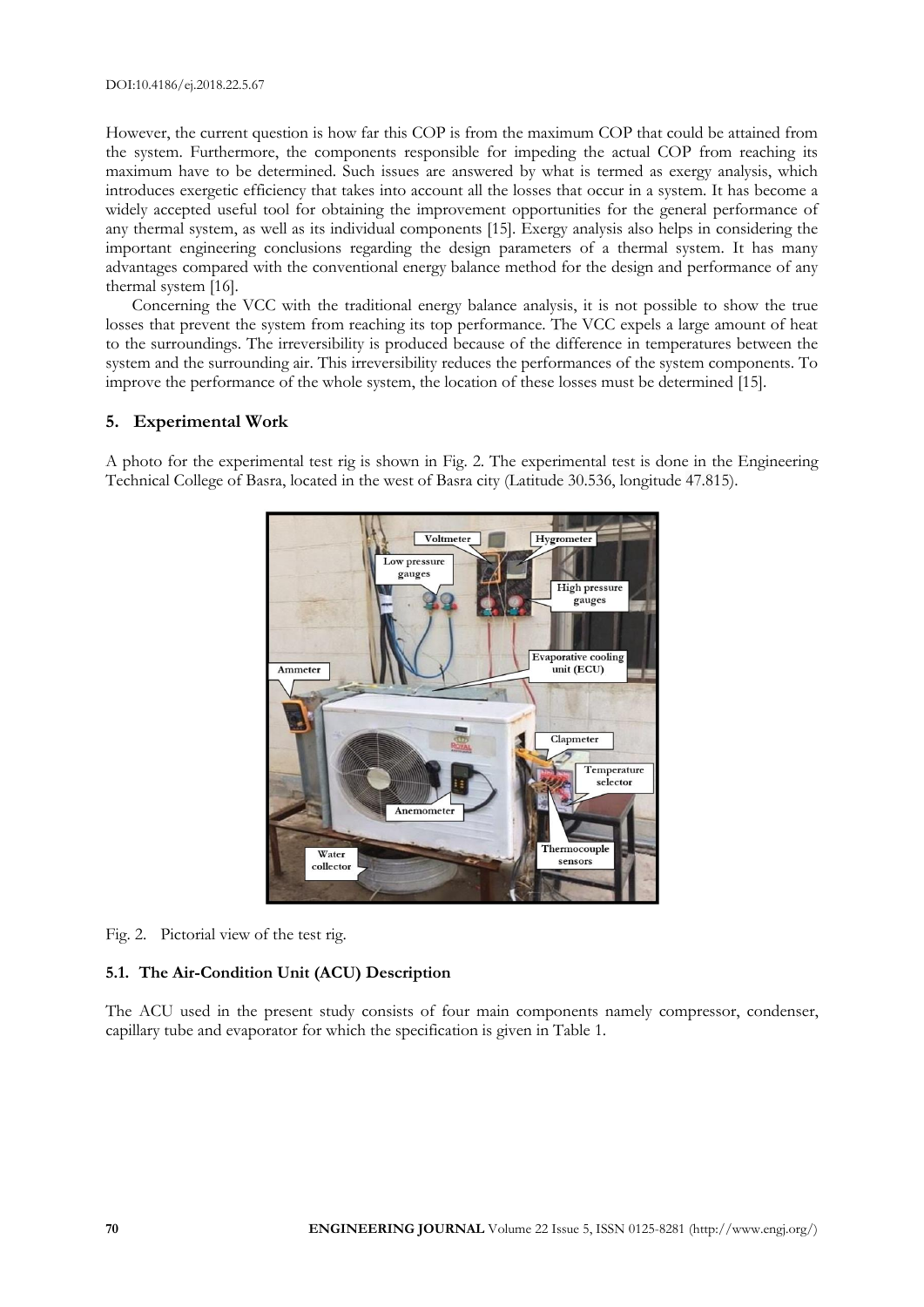| Manufacturing company               | Royal Cool                  |
|-------------------------------------|-----------------------------|
| Refrigeration capacity              | 2.15 TR                     |
| Numbers of condenser tubes passes   | 26                          |
| Length of condenser tube            | $0.76$ m                    |
| Outer diameter of tubes             | $12.7 \text{ mm}$           |
| Numbers of fins                     | 420                         |
| Fin thickness                       | $0.5 \text{ mm}$            |
| Tubes arrangement configuration     | staggered                   |
| No. of tubes in each horizontal row | $\mathcal{D}_{\mathcal{L}}$ |
| Power of the condenser fan          | 118 W                       |
| Power of the evaporator fan         | 90W                         |
| Refrigerant                         | R <sub>22</sub>             |
| Compressor type                     | Rotary                      |

Table 1. Specifications of the split-type ACU.

### **5.2. The Evaporative Cooling Unit (ECU) Description**

The ECU consists of the following parts:

- *I. The main truss:* The ECU truss is fabricated from galvalume sheets. The truss design is done based on the geometry of the outdoor unit. Its dimensions are (80.5cm × 20cm× 72.5cm).
- *II. Media pad:* The medium used is a cellulose pad, which is merely a small piece of wood. Cooling and humidification of air is done across this pad which is wetted by the water and it has a 4.2cm thickness. This thickness was also used by [17], which indicated 4.2cm as the optimum thickness.
- *III. Circulating water pump:* This is used to pump the water from the basin located beneath the ECU to the top of the cellulose pad. This pump is specially selected to be remote controlled so that the operation of the (ECU) can be easily controlled. Its specifications are (220-Volts, 50 Hz, 20 W, and max head of 1.8m).
- *IV. Water pipe assembly:* This system is made of plastic and its function is to spray water on the cellulose pad. The water pipe has a 1cm diameter and 1m length.
- *VI. The water collector:* It is located at the bottom of the ECU and it collects the falling water from the top of the pad. The diameter of the water collector is 40cm and its capacity is 20 L.
- *VII. The basin:* The basin is used to control and compensate the evaporative water. It is made from galvalume sheets.

#### **5.3. Measuring Instruments**

All the measurement instruments are explained below and their specifications are given in Table 2:

- *I. Thermocouple wires:* In the present experimental study, K-type thermocouples are used to measure temperatures. The thermocouples are spot welded and inserted at nine different locations in the test rig. Special attention is given to inserting the thermocouple bulb so it will come into contact with the refrigerant. Seven of these thermocouples are installed inside the condenser tubes. The other two are installed at the inlet and outlet of the evaporator. A selector is used to choose among the various locations. A calibration process is done against a mercury thermometer.
- *II. Mercury thermometers:* Three mercury thermometers are used to measure the air wet bulb temperature and dry bulb temperature for air at the inlet and outlet of the ECU and from the condenser.
- *III. Infrared thermometer:* A digital infrared thermometer is used to measure the surface temperature of the condenser coil in regions that are difficult to measure via the thermocouple or mercury thermometer.
- *IV. Hygrometer:* A digital type *Hygrometer* (humidity meter) is used to measure the air humidity for the air at the inlet and outlet of the ECU.
- *VI. Pressure gauges:* Four Borden type pressure gauges are used to measure the refrigerant pressure. Two of these gauges are of low-pressure type and are mounted at the evaporator inlet and outlet. The other two gauges are high-pressure types and are mounted at the condenser inlet and outlet.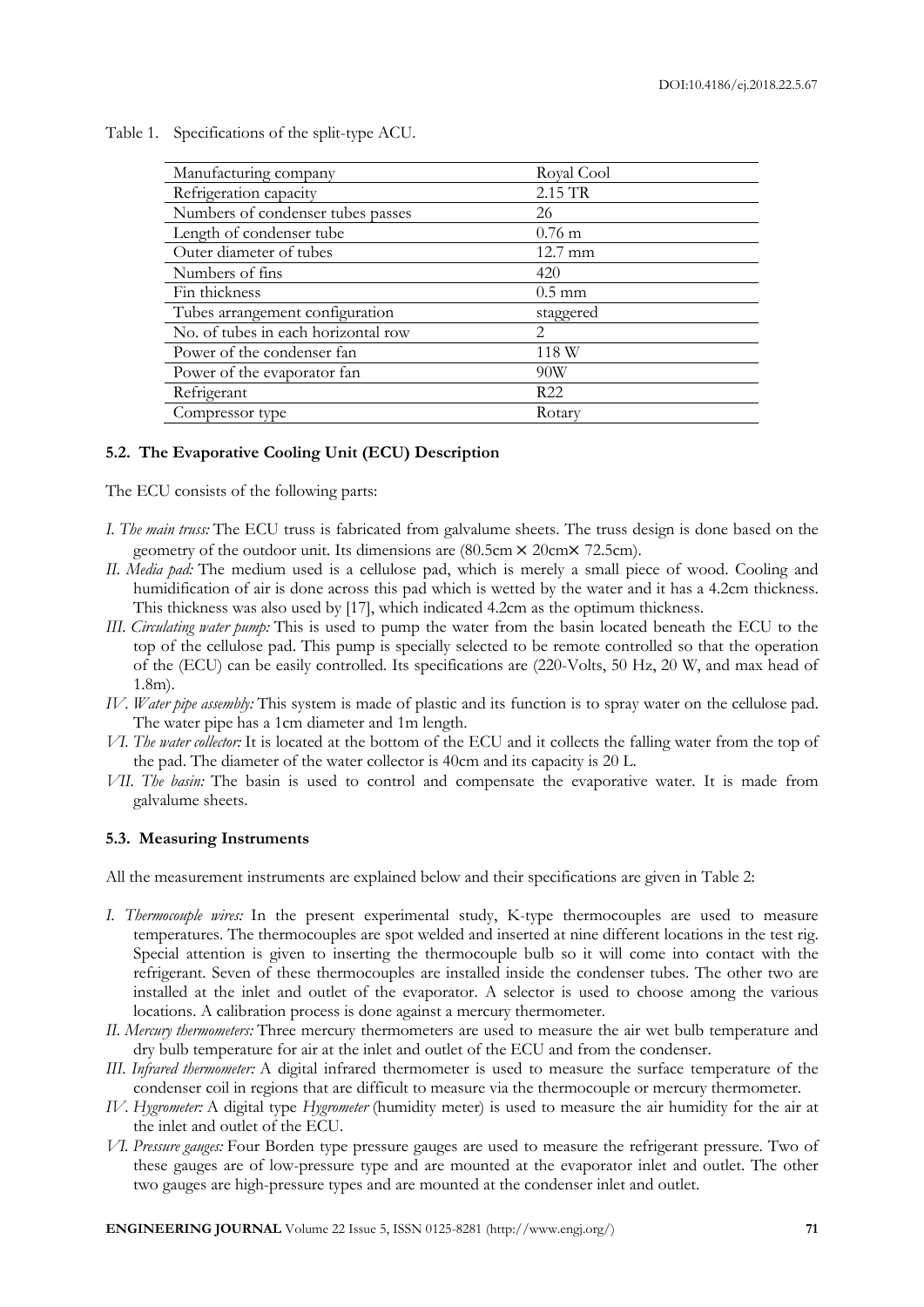*VII. Anemometer:* This is used to measure the velocity of the outlet air from the condenser. *VIII. Electric Multi-meters:* Three types of electric multi-meters are used for electrical measurement.

|                               | Type/Model                                 | Resolution         | Accuracy            | Range                            |
|-------------------------------|--------------------------------------------|--------------------|---------------------|----------------------------------|
| Digital Thermometer           | K-type-                                    | $0.1$ °C           | $\pm 1\%$           | $-40$ to $+400$ <sup>o</sup> C   |
|                               | Model: Aswar G890                          |                    |                     |                                  |
| Mercury Thermometer           | Model: MF001                               | $1^{\circ}C$       | $0.5^{\circ}C$      | $0-100^{\circ}C$                 |
| Infrared Thermometer          | Digital Type<br>Model: Fluk 62             | $1^{\circ}C$       | $0.5^{\circ}$ C     | $-30^{\circ}$ C $-500^{\circ}$ C |
| Hygrometer                    | Digital type<br>Model: AR807.              | $0.01\%$           | $\pm 2\%$           | $0-95%$                          |
| <b>Borden Pressure Gauges</b> | Low pressure side:<br>Model: Hong sen 457  | $0.068$ bar        | $0.034$ bar         | $0-17.5bar$                      |
|                               | High pressure side:<br>Model: Hong sen 457 | $0.34\,\text{bar}$ | 0.17 <sub>bar</sub> | $0-50$ bar                       |
| Anemometer                    | Digital Type<br>Model: GmbH AR826          | $0.1 \text{ m/s}$  | $\pm 3\%$ .         | $0 - 45$ m/s                     |
| Clamp Meter                   | Digital Type<br>Model: MT87                | 0.01A              | $\pm 1.0\%$         | $1-400A$                         |
| Ammeter                       | Digital Type<br>Model: BEVAV72             | 0.1 A              | $\pm 0.5\%$         | $0-20$ A                         |
| Voltmeter                     | Digital Type<br>Model: DH-670              | 1 V                | $\pm$ 5%            | $0-700$ V                        |

Table 2. Specifications of measuring instruments.

#### **5.4. Experimental Procedure**

In the experimental work, two states of operation are studied, these are:

*Case 1: The test rig runs without using the ECU. Case 2: The test rig runs with the ECU.*

For the two cases, all the measuring instruments are checked to ensure they are connected to their proper locations. Then, before employing the ECU, the following steps are followed:

- 1. Run the ACU without using the ECU. Wait until steady state condition is reached by viewing temperature measurement.
- 2. After reaching the steady state, the following readings are recorded:
	- -Pressure readings at the inlet and outlet of the condenser and evaporator.
	- -Temperature distribution in the condenser, tube wall, and fins surface.
	- -The dry and wet bulb temperature in addition to the relative humidity for the ambient air.
	- -Voltage and current consumed by the ACU.

For the second case, when the ECU is employed, the following steps are followed:

- 1. At the beginning, the main tank of the ECU is checked to ensure it is filled with pure water.
- 2. Run the circulating water pump to spray the water on the media pad.
- 3. After reaching the steady state, the same readings as above are recorded in addition to measuring the relative humidity, dry bulb, and wet bulb temperatures at both the inlet and outlet of the ECU.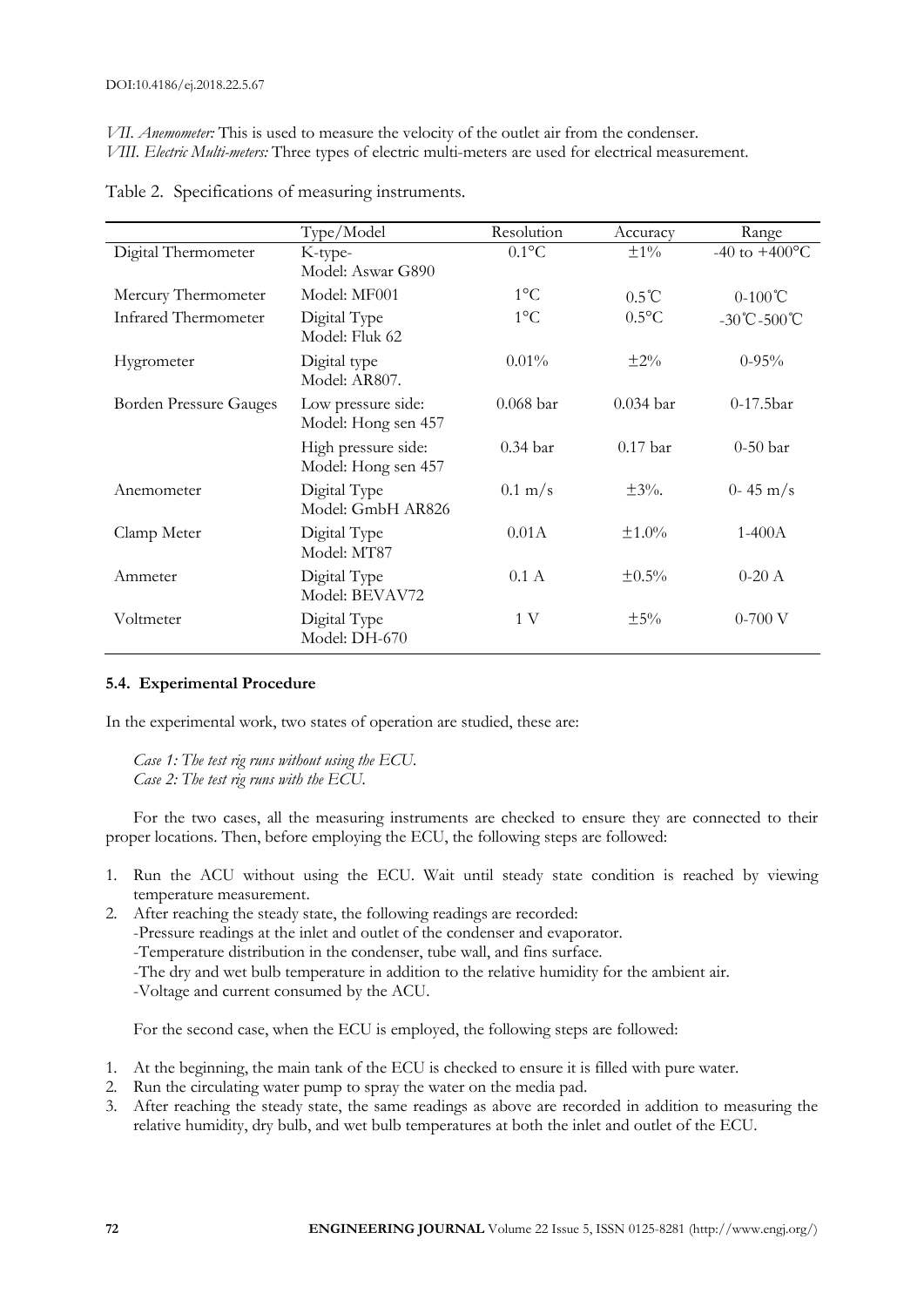#### **6. Experimental Analysis**

#### **6.1. First Law Analysis (Energy Analysis)**

Firstly, the thermodynamic properties of the refrigerant at points (1 to 4) can be valued by using the measured pressure and temperature.

The power input to the compressor is calculated using the measured voltage  $V$  and current  $I$  by:

$$
\dot{W}_{tot} = V \ast I \ast 0.85\tag{1}
$$

Where the factor (0.85) represents the recommended power factor [18].

The power consumption of the compressor  $(\dot{W}_{com})$  represents the major part of the total power consumed. The other power items are the evaporator and condenser fans  $(\dot{W}_{fan, eva}, \dot{W}_{fan, con})$  as well as the power consumed by the water pump  $(\dot{W}_{pum}),$  i.e.:

$$
\dot{W}_{tot} = \dot{W}_{com} + \dot{W}_{fan,eva} + \dot{W}_{fan,con} + \dot{W}_{pum}
$$
\n(2)

The total power saving for the ACU, as a result of using the ECU, may be calculated as follows:

$$
Power\ saving\ percentage = \frac{\dot{W}_{tot, without\ ECU} - \dot{W}_{tot, with\ ECU}}{\dot{W}_{tot, without\ ECU}} * 100\% \tag{3}
$$

Now, the mass flow rate of refrigerant can be calculated as:

$$
\dot{m}_r = \frac{\dot{W}_{com} \cdot \eta_{com}}{(h_2 - h_1)}\tag{4}
$$

Where  $\eta_{com}$  is the total compressor efficiency that takes into account all mechanical and electrical losses (assumed 0.75) [18]. The mass flow rate of the cooling air  $(\dot{m}_{air})$  can be calculated using the inlet air density  $(\rho_{air})$ , velocity  $(u_{air,out})$ , and flow cross sectional area  $(A_{out})$  as:

$$
\dot{m}_{air} = \rho_{air} * u_{air,in} * A_{out} \tag{5}
$$

The heat removed from the condenser can be calculated in terms of inlet and exit air temperatures  $(T_{air,in}T_{air,out})$ , air specific heat  $(\mathcal{C}p_{air})$ , and mass flow rate of the cooling air  $(\dot{m}_{air})$  as:

$$
Q_{con} = \dot{m}_{air} * Cp_{air} (T_{air,out} - T_{air,in})
$$
\n(6)

Now, the refrigerant mass flow rate  $(\dot{m}_r)$  can be re-calculated as:

$$
\dot{m}_r = \frac{Q_{con}}{h_2 - h_3} \tag{7}
$$

This means there are two ways which lead to valuing the refrigerant mass flow rate  $(\dot{m}_r)$ . The refrigerant mass flow rate is taken as the average value resulting from Eq. (4) and Eq. (7). The refrigeration capacity  $(Q_{eva})$  can be calculated as:

$$
Q_{eva} = \dot{m}_r (h_1 - h_4) \tag{8}
$$

The COP of the system is given by: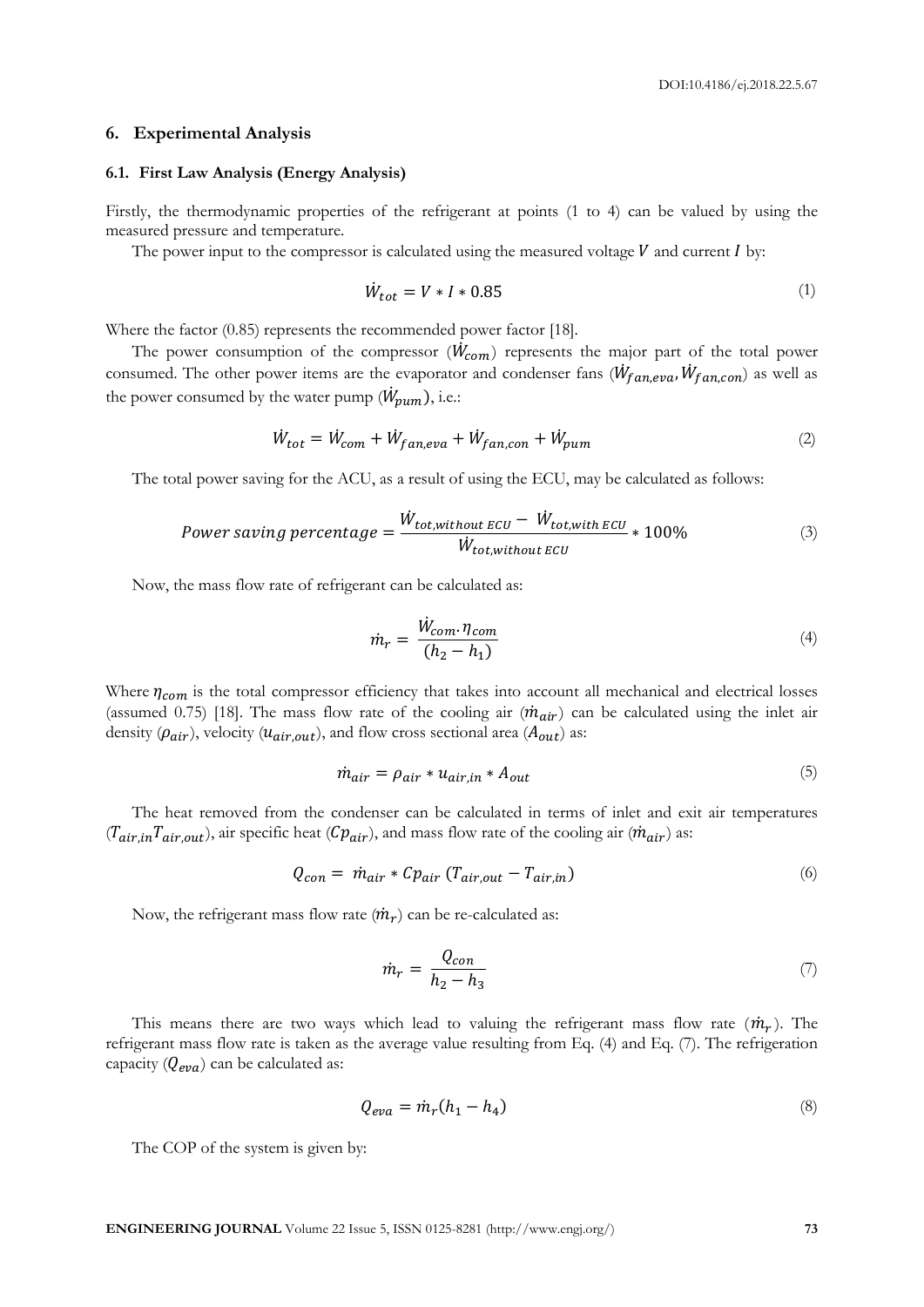$$
COP = \frac{Q_{eva}}{\dot{W}_{tot}}\tag{9}
$$

The effectiveness of the ECU is defined as the actual temperature difference that occurs through it to the maximum temperature difference that can be attained from it. The maximum temperature difference occurs only when the exit temperature from the ECU is the wet bulb temperature related to the ambient dry bulb temperature  $(T_{wb, o})$ . Generally, the effectiveness is given by the following formula [19]:

$$
\varepsilon = \frac{T_o - T_{ECU,out}}{T_o - T_{wb,o}} * 100\%
$$
\n
$$
\tag{10}
$$

Finally, the exergy analysis for each component can be performed as explained as follows.

#### **6.2. Second Law Analysis (Exergy Analysis)**

To analyse the performance of the VCC, based on the 2nd law of the thermodynamics, the exergy balance principle must be carried out. Moreover, the entropy balance is necessary to value the irreversibility of each component.

For a steady state open flow system, the exergy balance equation is given as below [20]:

$$
\Psi_{\mathbf{w}} = \sum_{k} \left( 1 - \frac{T_o}{T_k} \right) Q_k + \sum_{k=1} [(\dot{m}\psi)_{in} - (\dot{m}\psi)_{out}]_k - T_o S_{gen} \tag{11}
$$

Where  $(\Psi_w)$  is the useful work done on or by the system. On the right-hand side, the first term is the net exergy that resulted from heat transfer  $(Q_k)$  on or from the system. The  $(T_k)$  is the temperature of the heat sink or source at which the heat is transferred, while  $(T<sub>o</sub>)$  is the ambient air temperature. The term  $\sum [(\dot{m}\psi)_{in} - (\dot{m}\psi)_{out}]$  represents the flow exergy change of the working fluid and the third term  $(T_oS_{gen})$  represents the irreversibility or the exergy destruction in the system where  $(S_{gen})$  is the rate of entropy generation.

The flow exergy is given as:

$$
\psi = m[(h - h_o) - T_o(s - s_o)]
$$
\n(12)

where  $S_0$  and  $h_0$  represent the entropy and enthalpy at ambient conditions.

In fact, the exergy is always destroyed because of irreversibilities in the system. The exergy destruction in each process of the plant is written as [20]:

$$
I_{dest} = T_o S_{gen} \tag{13}
$$

Where the entropy generation  $S_{gen}$  could be calculated using the entropy balance equation, which is:

$$
S_{gen} = \dot{m}(s_{out} - s_{in})
$$
\n(14)

The second low efficiency is defined as the ratio of useful output exergy or recovered exergy to the input supplied exergy. The general second law efficiency definition is written as [20]:

$$
\eta_{II} = \frac{Exergy\ output}{Exergy\ input} = 1 - \frac{Exergy\ loss}{Exergy\ input} \tag{15}
$$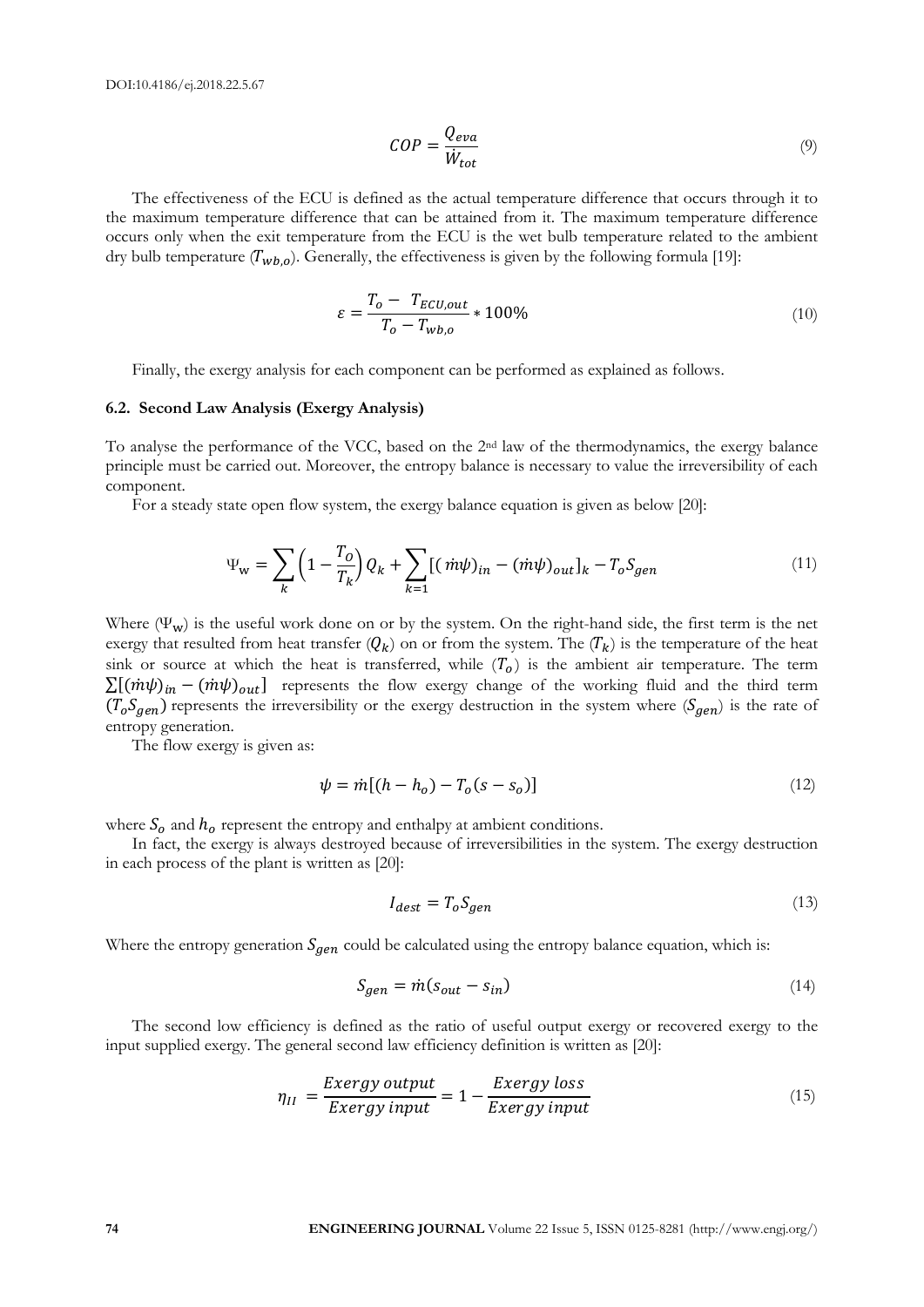#### 6.2.1. Exergy balance of the compressor

The exergy balance for the compressor based on Eq. (11) is given by:

$$
T_o S_{gen, com} = m_r [(h_1 - h_2) - T_o(s_1 - s_2)] + W_{com}
$$
\n(16)

The entropy generation rate is:

$$
S_{gen,com} = m_r(s_2 - s_1) \tag{17}
$$

Then the irreversibility is:

$$
I_{dest,com} = T_o S_{gen,com} = T_o [m_r (s_2 - s_1)]
$$
\n(18)

6.2.2. Exergy balance of the condenser

The condenser exergy balance is also found by applying Eq. (11), which gives:

$$
T_oS_{gen,con} = \dot{m}_r(\psi_2 - \psi_3) + \dot{m}_{air} \left( h_{air,in} - h_{air,out} \right) - T_o(s_{air,in} - s_{air,out}) + \dot{W}_{fan,con} + \dot{W}_{pum}
$$
\n(19)

This equation is applicable no matter whether the condenser is evaporatively cooled or not. The entropy generation rate is:

$$
S_{gen,con} = \dot{m}_r (s_3 - s_2) + \dot{m}_{air} (s_{air,out} - s_{air,in})
$$
\n(20)

The irreversibility and exergy lost in the condenser is determined by the following equations:

$$
I_{dest,con} = T_o \left[ \dot{m}_r (s_3 - s_2) + \dot{m}_{air} (s_{air,out} - s_{air,in}) \right]
$$
 (21)

$$
I_{lost,con} = \dot{m}_{air} \psi_{air,out} = \dot{m}_{air} \left[ \left( h_{air,out} - h_{air,o} \right) - T_o (s_{air,out} - s_{air,o} \right) \right]
$$
(22)

#### 6.2.3. Exergy balance of the capillary tube

The exergy balance for the capillary tube is given by:

$$
T_o S_{gen, cap} = \dot{m}_r (\psi_3 - \psi_4)
$$
\n<sup>(23)</sup>

Given that for throttling process  $(h_3 = h_4)$ . The entropy generation rate and the irreversibility are:

$$
S_{gen,cap} = \dot{m}_r (s_4 - s_3) \tag{24}
$$

$$
I_{dest,cap} = T_o S_{gen} = T_o [m_r (s_4 - s_3)]
$$
\n(24)

6.2.4. Exergy balance of the evaporator

The exergy balance for the evaporator is given by:

$$
T_o S_{gen,eva} = \dot{m}_r (\psi_4 - \psi_1) - \left(\frac{T_o - T_{ro}}{T_{ro}}\right) Q_{eva} + \dot{W}_{fan,eva}
$$
\n(25)

The entropy generation rate and the irreversibility are:

**ENGINEERING JOURNAL** Volume 22 Issue 5, ISSN 0125-8281 (http://www.engj.org/) **75**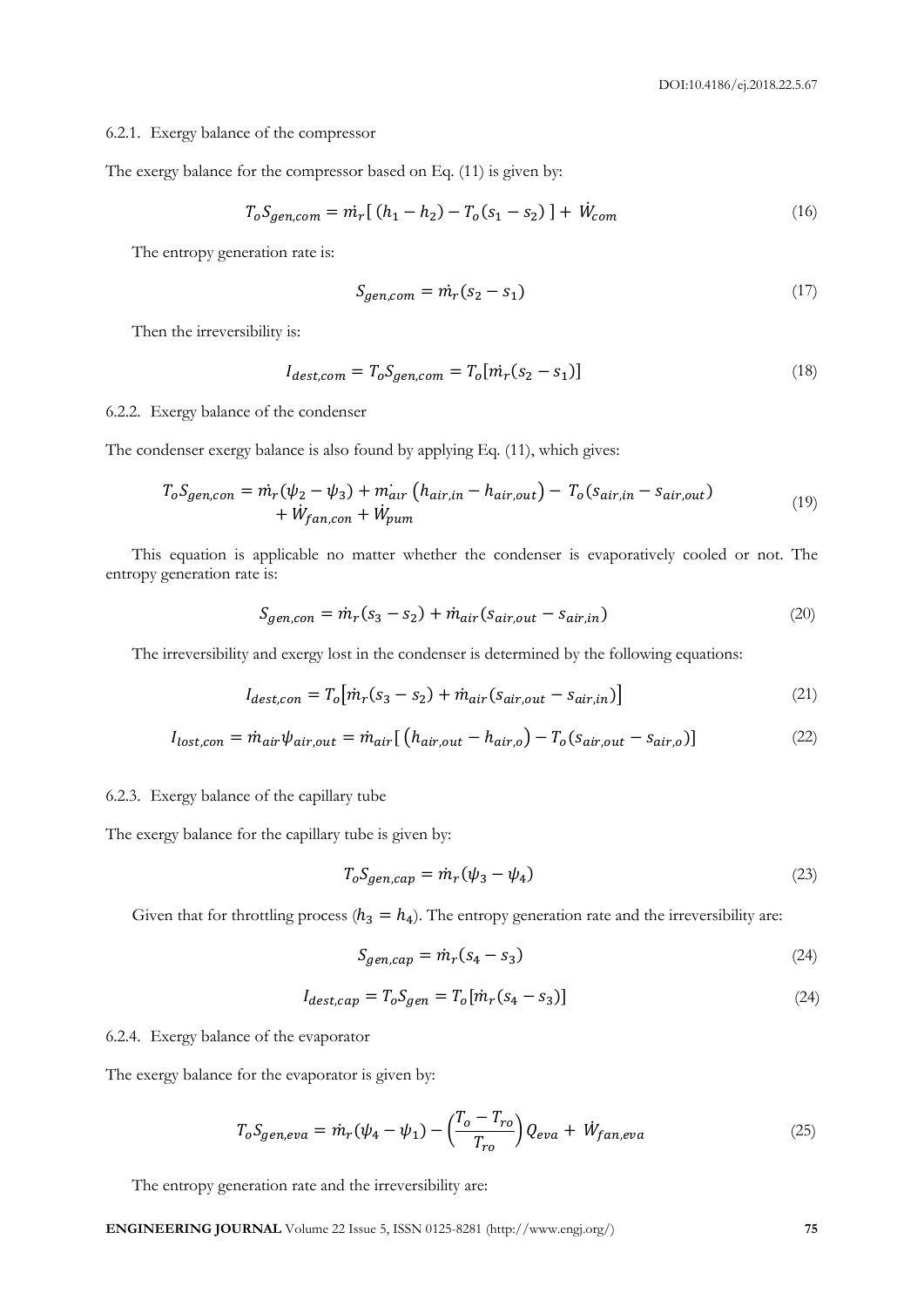$$
S_{gen,eva} = \dot{m}_r (s_1 - s_4) - \left(\frac{Q_{eva}}{T_{ro}}\right)
$$
\n(26)

$$
I_{dest,eva} = T_o \left[ \dot{m}_r (s_1 - s_4) - \left( \frac{Q_{eva}}{T_{ro}} \right) \right]
$$
 (28)

Where  $(T_{ro})$  is the room temperature. It is assumed to be the evaporator temperature plus 15 °C.

The exergy lost in the evaporator  $(l_{lost,eva})$  is determined by:

$$
I_{lost,eva} = \left(\frac{T_o - T_{ro}}{T_{ro}}\right) Q_{eva}
$$
\n<sup>(27)</sup>

#### 6.2.5. Cycle performance

The total exergy destruction in the VCC is the summation of exergy destruction in the different individual components of the system, i.e.:

$$
I_{dest,tot} = I_{dest,com} + I_{dest,con} + I_{dest,cap} + I_{dest,eva}
$$
\n(28)

The second law efficiency of the whole system  $(\eta_{II,tot})$  is given by:

$$
\eta_{II,tot} = \frac{Q_{eva}}{\dot{W}_{tot}} \left( \frac{T_o - T_{ro}}{T_{ro}} \right)
$$
\n(29)

#### **7. Results and Discussion**

The experimental data were recorded for five months that characterize the summer season in Basra city. These months are May, June, July, August and September. All the necessary calculations were done using the Engineering Equation Solver (EES) program [21].

#### **7.1. Energy Performance Characteristics**

The energy performance characteristics discussed in this section include consumption power, refrigeration capacity, and COP.

#### 7.1.1. Consumption power

Figure 3 shows the variation of the consumption power with ambient temperature for the two cases. In both cases, the results show that increasing the inlet air temperature will increase the total input power dramatically. The increase in total power results from the increase in the condenser pressure which is caused by the higher inlet air temperature. The higher discharge pressure leads to a higher load on the compressor, keeping in mind that the power consumed by the compressor represents the main part of the total consumed power by the ACU. In fact, the compressor power has two impacts on the VCC operation. The first is the compressor pressure ratio and the second is the refrigerant mass flow rate. As such, an increase in the condenser pressure will cause the pressure ratio to increase, as shown in Fig. 4.

At the same time, Fig. 5 shows the variation of the refrigerant mass flow rate with ambient temperature. Evidently, a higher ambient temperature causes a low refrigerant mass flow rate. Furthermore, Fig. 3 demonstrates that incorporating the ECU has a clear effect on decreasing the consumption power. This is done due to decreasing the discharge pressure of the compressor. As explained before, lowering the discharge pressure causes the refrigerant mass flow rate to be increased. In sum, the saving in consumption power due to adopting the ECU is shown in Fig. 6. Maximum energy saving occurs at the recorded ambient temperature of 38.5 °C, which is equal to 26% and the minimum saving is 17% that occurred at ambient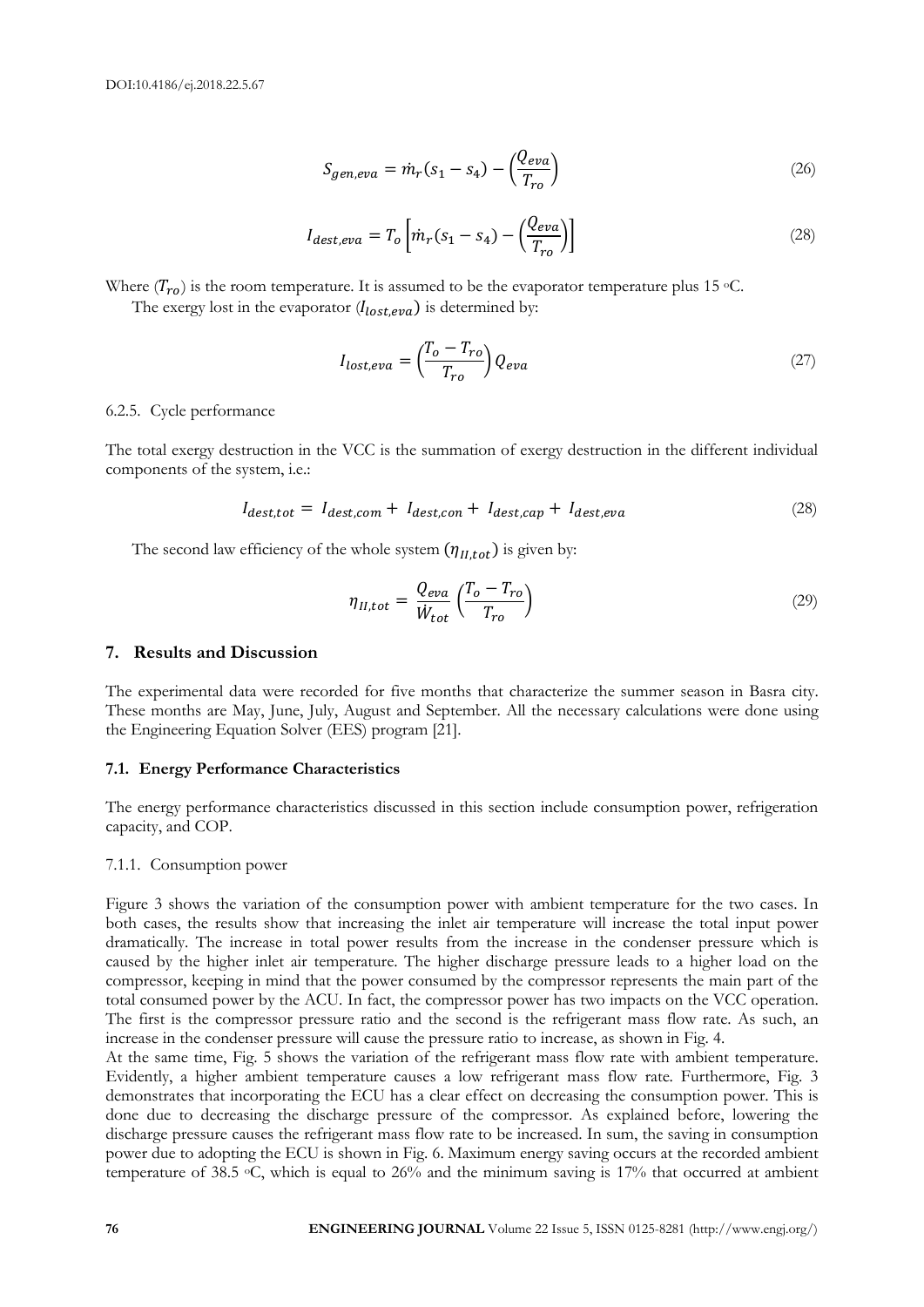temperature of 54 <sup>o</sup>C. Actually, the change in condenser inlet air temperature resulting from adopting ECU and the way it varies with ambient temperature could explain the higher percentage of power saving that is achieved at lower ambient temperatures. This will be explained in section 7.1.3 that is related to the performance of ECU.



Fig. 3. Total power consumption vs. ambient temperature.



Fig. 4. Compressor pressure ratio vs. ambient temperature.



Fig. 5. Refrigerant mass flow rate vs. ambient Fig. 6. Power saving of ACU using ECU. temperature.

### 7.1.2. Cooling load capacity

Figure 7 shows the cooling load capacity obtained for the two cases as it varies with ambient temperature. This figure also reveals that the refrigeration effect decreases as the ambient temperature increases. This behaviour mainly is resulted from the increase in the evaporator temperature, which decreases the latent heat of evaporation. The increase in the evaporator temperature is directly affected by the increase in the condenser pressure which, by the capillary tube, is decreased to higher values corresponding to higher evaporation temperatures. The decrease of the refrigerant mass flow rate discussed before also contributes to the decrease in refrigeration capacity. Figure 7 indicates an improvement in refrigeration capacity for case two compared with case one. This is mainly due to decreasing the evaporator pressure (associated with decreasing the evaporator temperature) as well as increasing the refrigerant mass flow rate.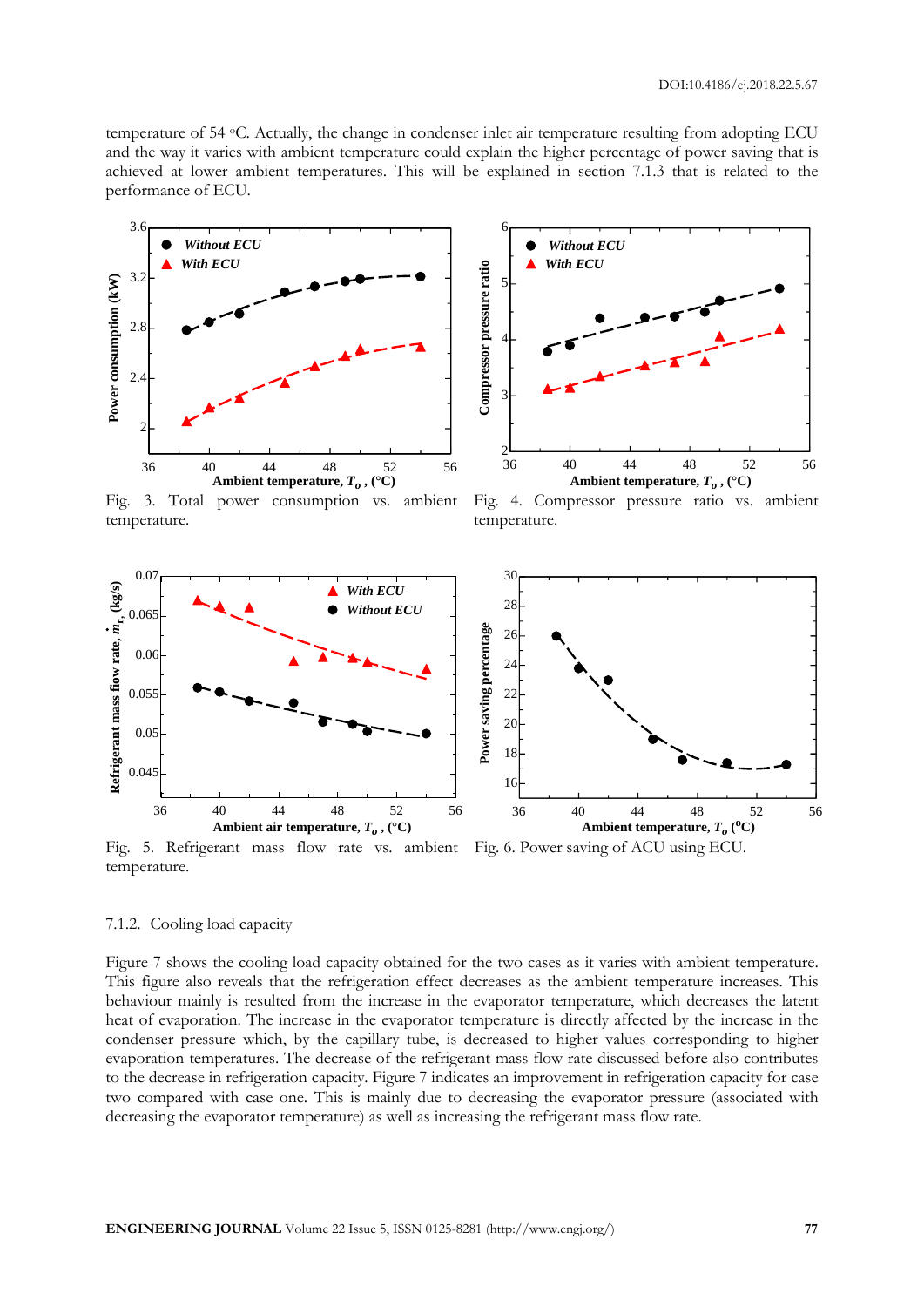#### 7.1.3. Coefficient of performance (COP)

Figure 8 explains the variation of COP for the two cases with ambient temperature. Both curves reveal that the ambient temperature has a negative impact on the system's COP. This is mainly attributed to the higher consumption power of the system and the decrease in refrigeration capacity, as explained before. Figure 8 demonstrates an improvement in the system's COP for case two. This improvement can be clearly seen since the energy consumption is decreased and the cooling capacity is increased.



Fig. 7. Cooling load capacity vs. ambient Fig. 8. COP vs. ambient temperature. temperature.

#### 7.1.4. ECU performance

Figure 9 shows the air temperature exit from the ECU versus the ambient temperature. The figure demonstrates a decrease in the ambient temperature as it passed through the ECU, as expected. Raising the ambient temperature shows an increase in the exit air temperature. Several reasons are found to be responsible for this behaviour. Firstly, high ambient temperatures often occur in the period 12:00-2:00 pm. During this period of time, the combined outdoor unit coupled with the ECU will be directly exposed to the sun. This could increase the circulated water temperature used for the ECU. Certainly, the higher water temperature results in an increase of the outlet dry bulb temperature. Secondly, the ECU that is designed in the present study is working at fixed pad thickness and water mass flow rates. This situation tends to increase the dry bulb temperature at the outlet of cooling pad at higher ambient temperature due to lower heat and mass transfer coefficients. Finally, the ECU is working at constant volume flow rate of air. The original air fan of the outdoor unit is used to force air through the pad. At higher ambient temperate, the air density will be lower and then the air mass flow rate will be lower. Decreasing air mass flow rate and keeping ECU design parameters (pad thickness and water mass flow rates) will create higher air temperature difference between inlet and outlet of ECU. The reason for that is the time required for heat and mass transfer between air and water will be shortened.

The effectiveness of the ECU is shown in Fig. 10 as a function of the ambient temperature. By increasing the ambient temperature, the effectiveness of the ECU decreases. In fact, the outlet air temperature from the ECU has a direct effect on the efficiency of the ECU. As explained earlier, this variable depends on many parameters like ambient humidity, rate of circulated water, air velocity, and pad specification includes thickness, shape, and material type of the pad. The efficiency of the ECU could be enhanced so that the outlet temperature will approach the ambient wet bulb temperature. This could be done by changing the main parameters of the cooler like pad thickness, air velocity and water flow rate. Most of these parameters were not changed in this study.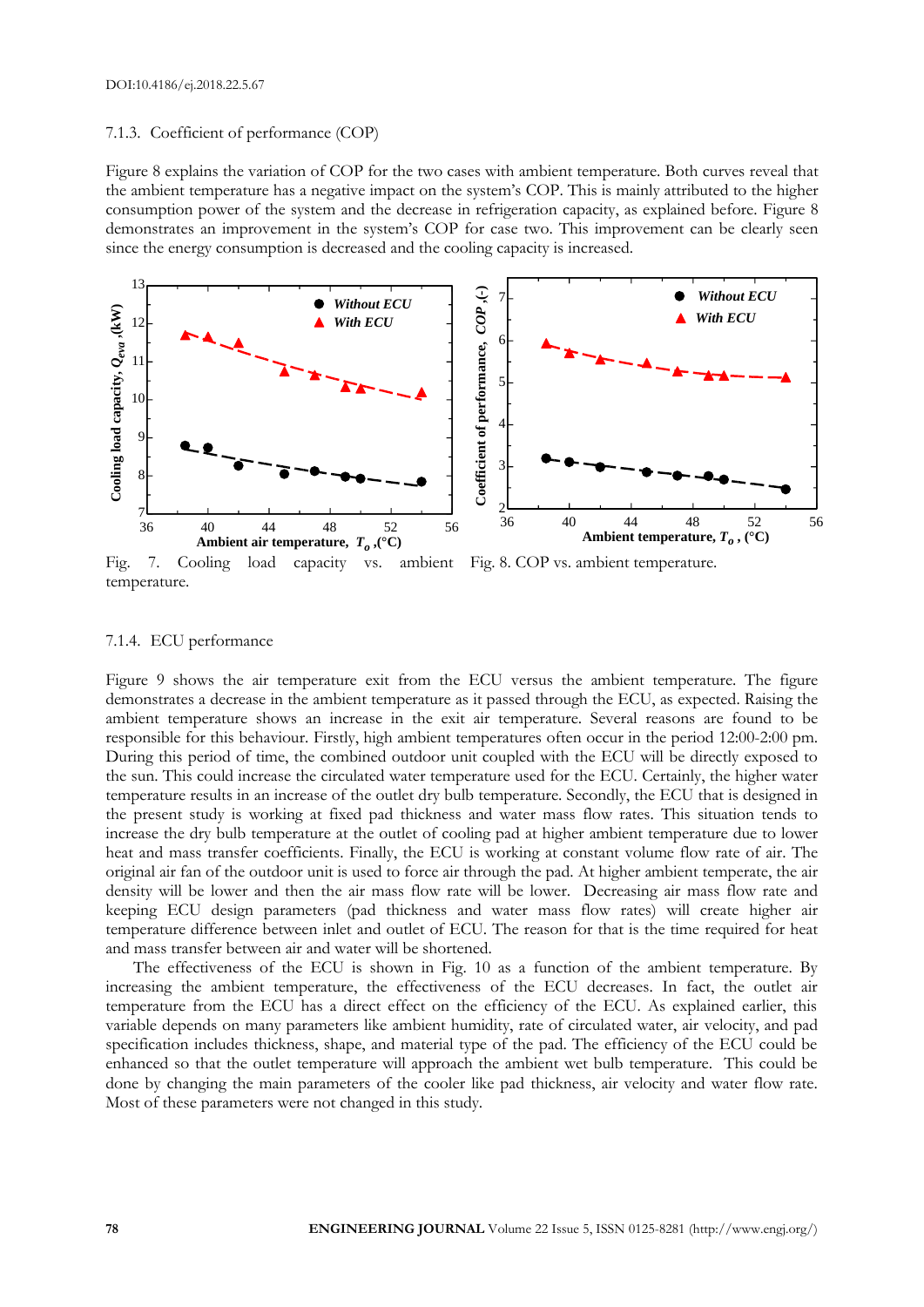

Fig. 9. ECU outlet air temperature vs. ambient temperature.



Fig. 10. The effectiveness for the ECU vs. ambient temperature.

# **7.2. Exergy Performance Characteristics**

In this section, the exergy performance characteristics for the VCC, including exergy distribution and total second law efficiency, are discussed. Before that, the performance of the individual components is introduced.

### 7.2.1. Compressor performance

Figure 11 shows the variation of the exergy destroyed in the compressor with the ambient temperature for case one. The figure reveals that the higher temperature causes higher exergy destruction in the compressor. As modelled in the present analysis, all the compressor irreversibility is just internal. As such, this behaviour is clearly understood by examining Eq. (18), where both the ambient temperature and entropy difference between inlet and outlet are increased, thereby causing the exergy destroyed in this component to increase. Conversely, Fig. 12 shows the variation of the exergy destruction in the compressor for case two. The curve explains an increase in the exergy destruction with the increase in the ambient temperature at nearly the same rate as for case one. The exergy destruction in the compressor for case two is lower than for case one.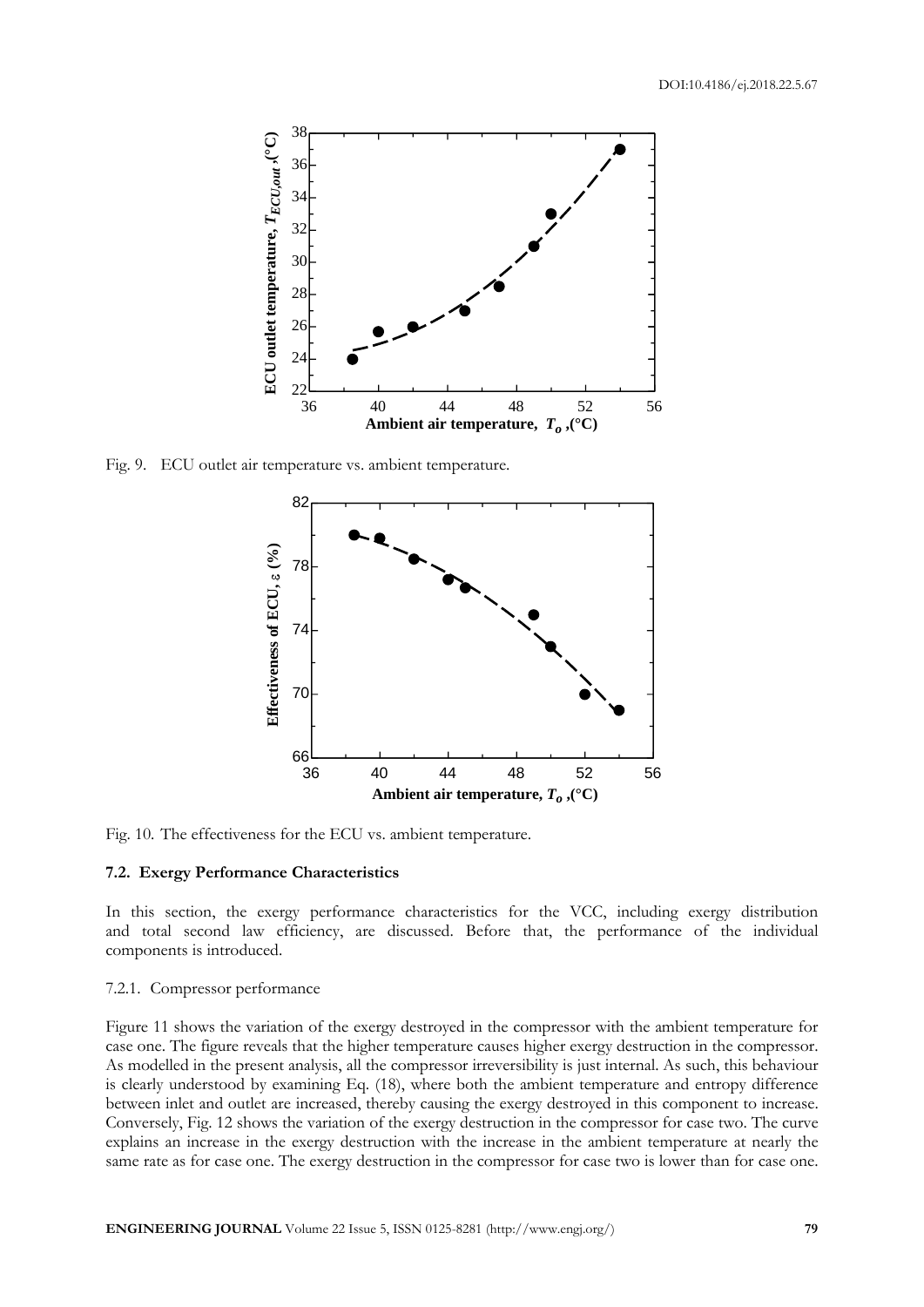The reason for this behaviour is the decrease in the entropy difference between the inlet and exit. This increase in entropy generation is higher than the increase that occurred in the refrigerant mass flow rate.

#### 7.2.2. Capillary tube performance

Figure 11 shows the variation of exergy destruction in the capillary tube with the ambient temperature for case one. As with the compressor irreversibility item, the exergy destroyed in this component also increases with the increase of the ambient temperature. The exergy destruction in the capillary tube represents the lower exergy destruction among the system components. In fact, the whole process in the capillary tube is irreversible, so there is no recovered exergy in this component. This makes the second law efficiency for this component zero.

Figure 12 shows the variation of exergy destroyed with the ambient temperature in the capillary tube for case two. Again, as with the compressor, the exergy destroyed in the capillary tube for case two is less than that for case one. However, the percentage decrease is lower than that for the one discussed previously. The reason for this behaviour is that the inlet condition for the capillary tube is always located in the sub-cooled region where there is no significant change in liquid properties.





Fig. 11. Exergy destroyed vs. ambient temperature for Case 1.

Fig. 12. Exergy destroyed vs. ambient temperature for Case 2.

#### 7.2.3. Condenser performance

In the condenser, two exergy items are found. The first is the exergy destroyed in this component. This item mainly results from the heat transfer through the finite temperature difference from the hot fluid to the cooled fluid. The second one is characterized by the exergy lost to the environment. This item is represented by the flow exergy of the hot air leaving the condenser.

Figure 11 shows the variation of exergy destroyed in the condenser with the ambient air temperature for case one. As per the other irreversibility items, a higher ambient temperature causes higher exergy to be destroyed in the condenser. Examining Eq. (21) shows that both increasing the ambient temperature together with a higher entropy difference for both the air and refrigerant are responsible for this behaviour.

Figure 12 shows the exergy destruction in the condenser for case two as it varies with ambient temperature. As in the case of the compressor and capillary tube, the exergy destruction in the condenser for case two is lower than the exergy destruction in case one. Obviously, the decrease in the air temperature supplied to the condenser from ECU and its difference from the refrigerant are the main causes of this behaviour. As the temperature difference is minimum, the wasted work potential is lower.

Figure 13 shows the variation of exergy lost to the environment in the condenser with an ambient temperature for the two cases. In fact, increasing the ambient temperature will lead to an increase in the outlet air temperature. By increasing the outlet air temperature, its flow exergy will increase. As a result, the lower condenser outlet temperature for case two appears as a lower exergy lost.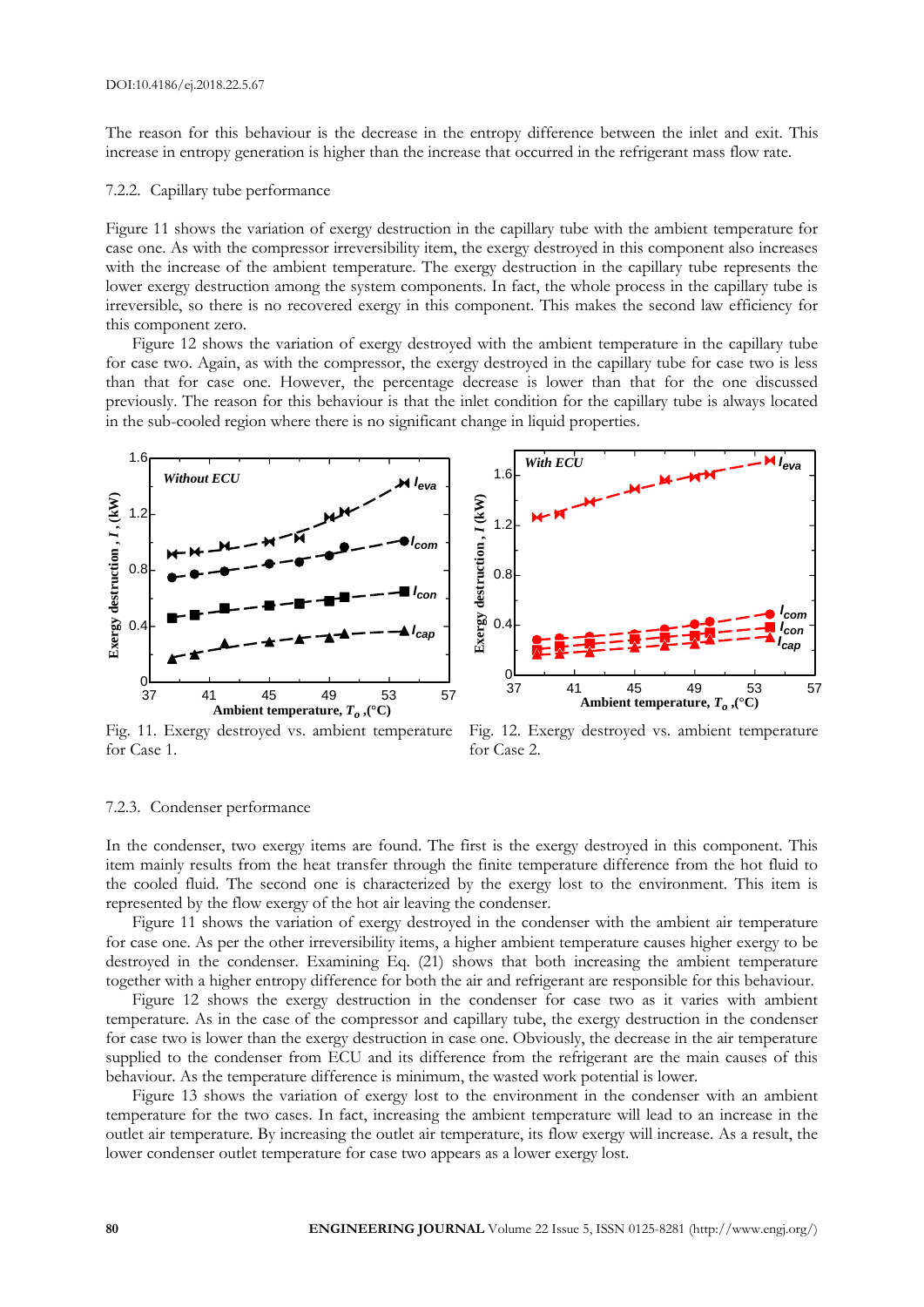#### 7.2.4. Evaporator performance

As in the case of the condenser, two exergy aspects are found, which are exergy destroyed and exergy lost to the environment. The main difference here is that the evaporator temperature is lower than the dead state temperature. This makes the evaporator a nominated heat sink for the heat that could be transferred from the surrounding.

Figure 11 shows the variation of exergy destroyed in the evaporator with the ambient temperature for case one. The behaviour of this curve is similar to the previous one. As such, by increasing the ambient temperature, the exergy destroyed in the evaporator will increase. The increase in the dead state temperature along with increasing the entropy difference leads to increasing irreversibility.

Figure 12 shows the variation of the exergy destroyed in the evaporator with the ambient temperature for case two. Unlike the one discussed previously, the exergy destroyed for the evaporator after using the ECU will be higher. The main cause of this is the decrease in the evaporator temperature, which is associated with a higher entropy difference as well as a higher cooling capacity. The increase in the refrigeration effect also appears as an increase in the exergy lost in the evaporator.

Figure 14 shows the variation of the exergy lost in the evaporator with the ambient temperature for the two cases. Surprisingly, the amount of exergy lost in the evaporator approaches the value of the exergy destroyed in the capillary tube as well as the exergy lost in the condenser. The increase in exergy lost in the evaporator in case two mainly resulted from the decrease in refrigeration effect.



temperature. temperature.

7.2.5. Exergy distribution

Figure 15 seeks to clarify the exergy distribution among the VCC components before and after using the ECU. The figure explains that the maximum irreversibility occurs in the evaporator. The compressor comes in the second order and the condenser is the next one. Finally, the capillary tube represents the minimum amount of exergy destroyed. However, the exergy lost in the evaporator is higher than that for the condenser.

The difference between the exergy destroyed and the exergy lost is that the exergy destruction is inherent in the VCC and there is no way to utilize it. The exergy lost is still available and could be utilized. Most of the components show a decrease in their exergy destructed, except that of the evaporator. It is noted that the input exergy itself will be decreased after the system modification. In respect of the exergy losses from the cycle, the exergy lost from the condenser is decreased from 6.31 to 0.7%. This is due to the decrease in the exit air temperature from the condenser. The exergy lost from the evaporator is increased from 8.6% to 12%, which is understood to be due to the increase in cooling capacity after using the ECU.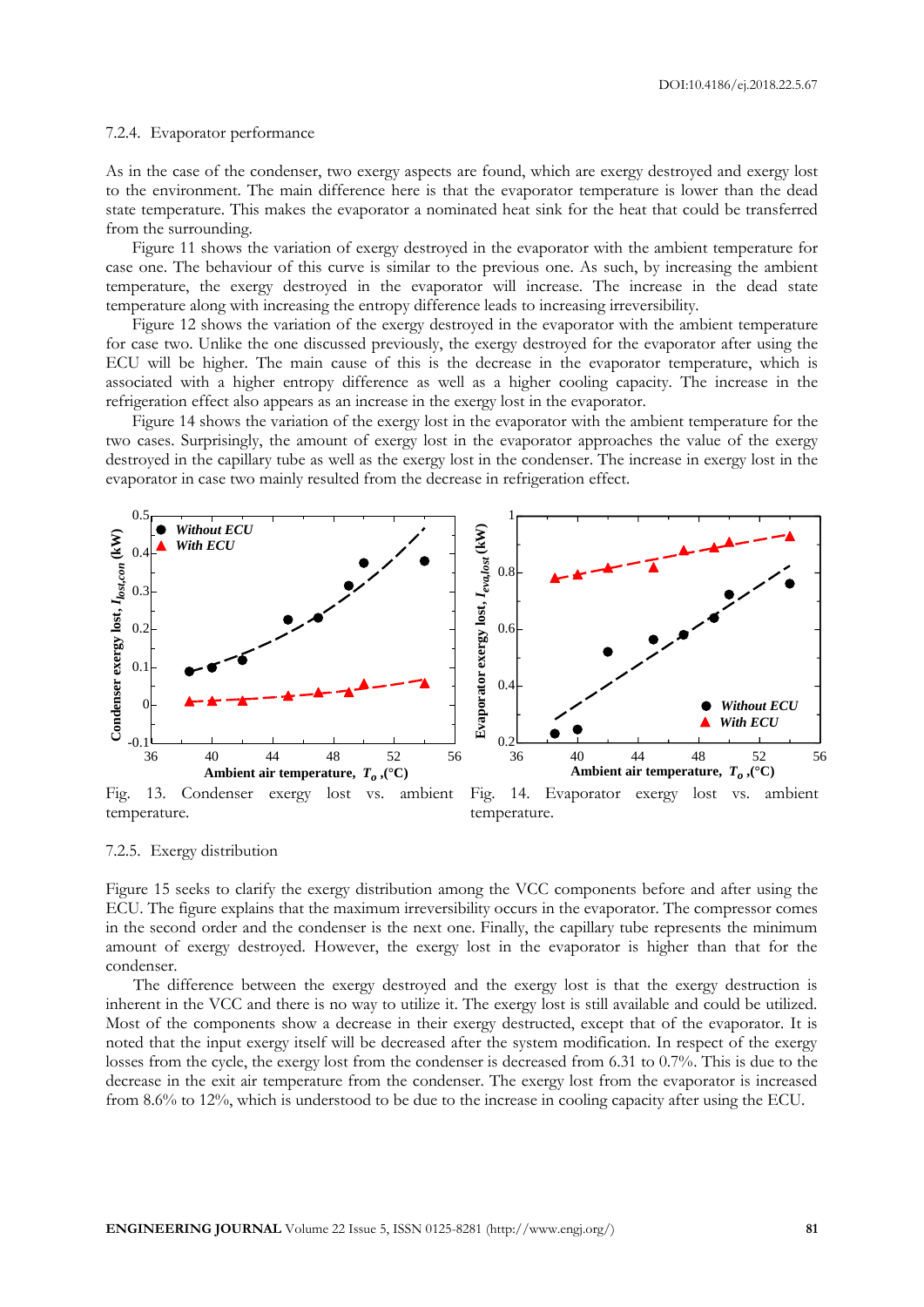

Fig. 15. Exergy distribution of the VCC for the two cases.

7.2.6. Total second law efficiency

Figure 16 shows the variation of the system second law efficiency with ambient temperature before and after using the ECU. The figure reveals that the exergy efficiency drops off by increasing the ambient temperature. This can be understood because of the sum of all exergy destroyed occurs in the VCC components. In addition, Fig. 16 indicates an improvement in the second law efficiency for case two. This explains the benefits of reducing the exergy destroyed in the system components. However, the data of the second law efficiency of the VCC components is still in the range of 39 to 21%, thereby indicating that an opportunity still exists to develop the cycle to reach the top COP.



Fig. 16. Total exergy efficiency versus ambient temperature.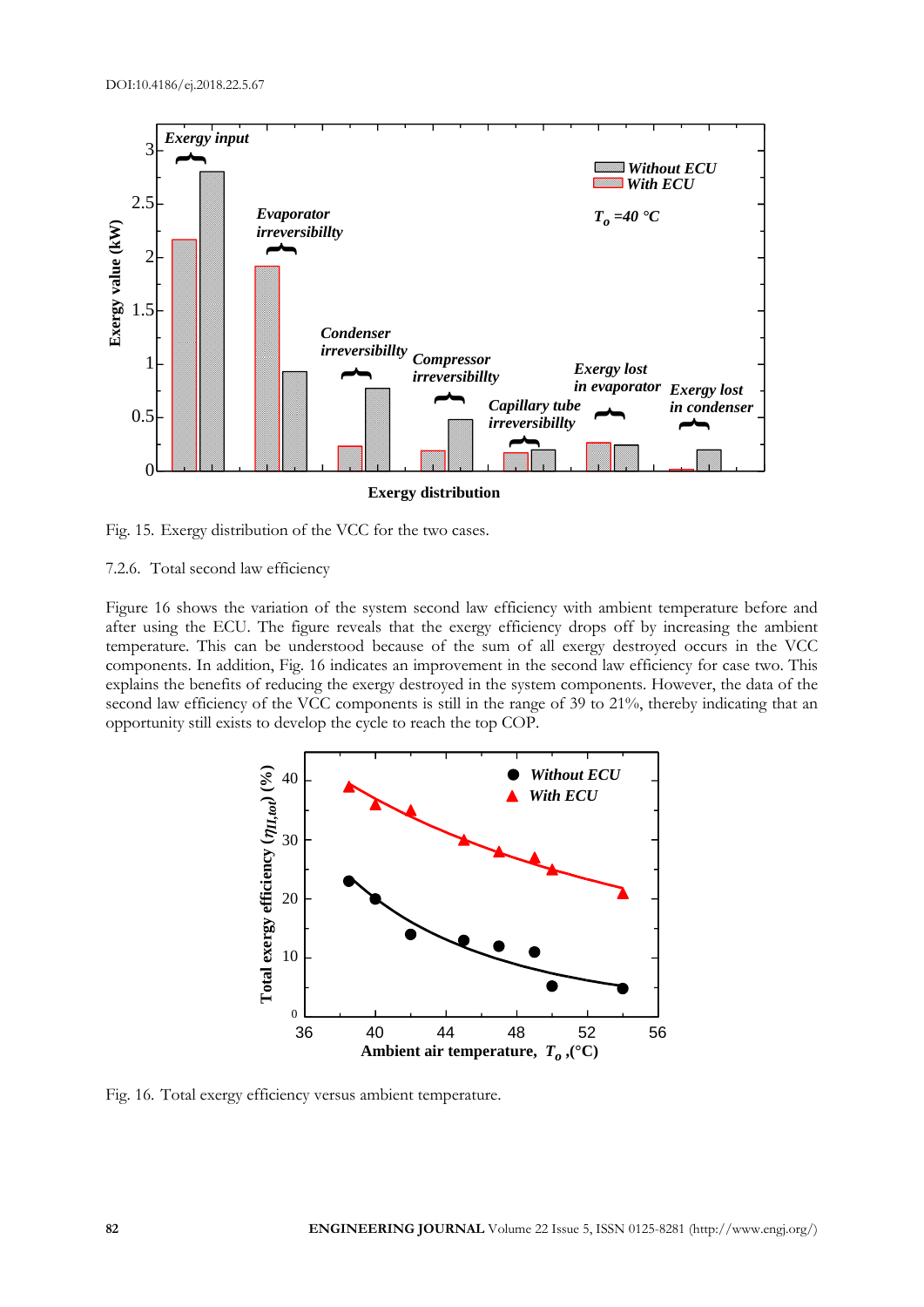# **8. Conclusions**

The following conclusions are illustrated by the present study:

- 1. Decreasing of the inlet air temperature to the condenser will lead to decreasing the condensation and evaporation temperatures of the VCC. In addition, it decreases the compressor pressure and increases the refrigerant mass flow rate.
- 2. Using the ECU for ACU in Basra weather conditions results in saving power consumption by 26%, improving the cooling capacity by 32.9%, and enhancing the COP by 90%.
- 3. Using the ECU for ACU will lead to decreasing most of the exergy destroyed and losses in the components. Only exergy destruction in the evaporator will increase due to this modification.
- 4. Using the ECU for ACU in Basra weather conditions improves the system's second law efficiency by 69.5%.

### **Acknowledgements**

The authors are grateful to Basra Engineering Technical College, Basra, Iraq, for their support and help to complete this work.

### **Nomenclature**

| English Symbols  |                                   |                  |                               |
|------------------|-----------------------------------|------------------|-------------------------------|
| A                | Area $(m^2)$                      | S                | Entropy $(kW/K)$              |
| $Cp_{air}$       | Specific heat of air $(k]/kg.K$ ) | $S_{gen}$        | Entropy generation (kJ/kg.K)  |
| $\boldsymbol{h}$ | Enthalpy (kJ/kg)                  | T                | Temperature ( <sup>o</sup> C) |
| I                | Electric current (Ampere)         | $\boldsymbol{u}$ | Velocity $(m/s)$              |
| $I_{dest}$       | Exergy destruction (kW)           | V                | Voltage (Volt)                |
| m                | Mass flow rate $(kg/s)$           | Ŵ                | Work energy (kW)              |
| Q                | Heat energy (kW)                  |                  |                               |
| Greek Symbols    |                                   |                  |                               |
| $\rho_{air}$     | Density of air                    | ε                | Effectiveness                 |
| $\eta$           | Efficiency                        | ψ                | Exergy flow                   |
| Subscripts       |                                   |                  |                               |
| 1.4              | Points on cycle                   | in               | Inlet                         |
| air              | Air                               | $\Omega$         | Environment                   |
| cap              | Capillary                         | out              | Outlet                        |
| com              | Compressor                        | pum              | Pump                          |
| con              | Condenser                         | $\boldsymbol{r}$ | Refrigerant                   |
| eva              | Evaporator                        | r <sub>0</sub>   | Room                          |
| fan              | Fan                               | tot              | Total                         |
| II               | Second law                        | wb               | Wet bulb                      |
| Abbreviations    |                                   |                  |                               |

| ACU  | Air conditioning unit.       |
|------|------------------------------|
| COP  | Coefficient of performance.  |
| EES. | Engineering Equation Solver. |

- ECU Evaporative cooler unit.
- VCC Vapour compression cycle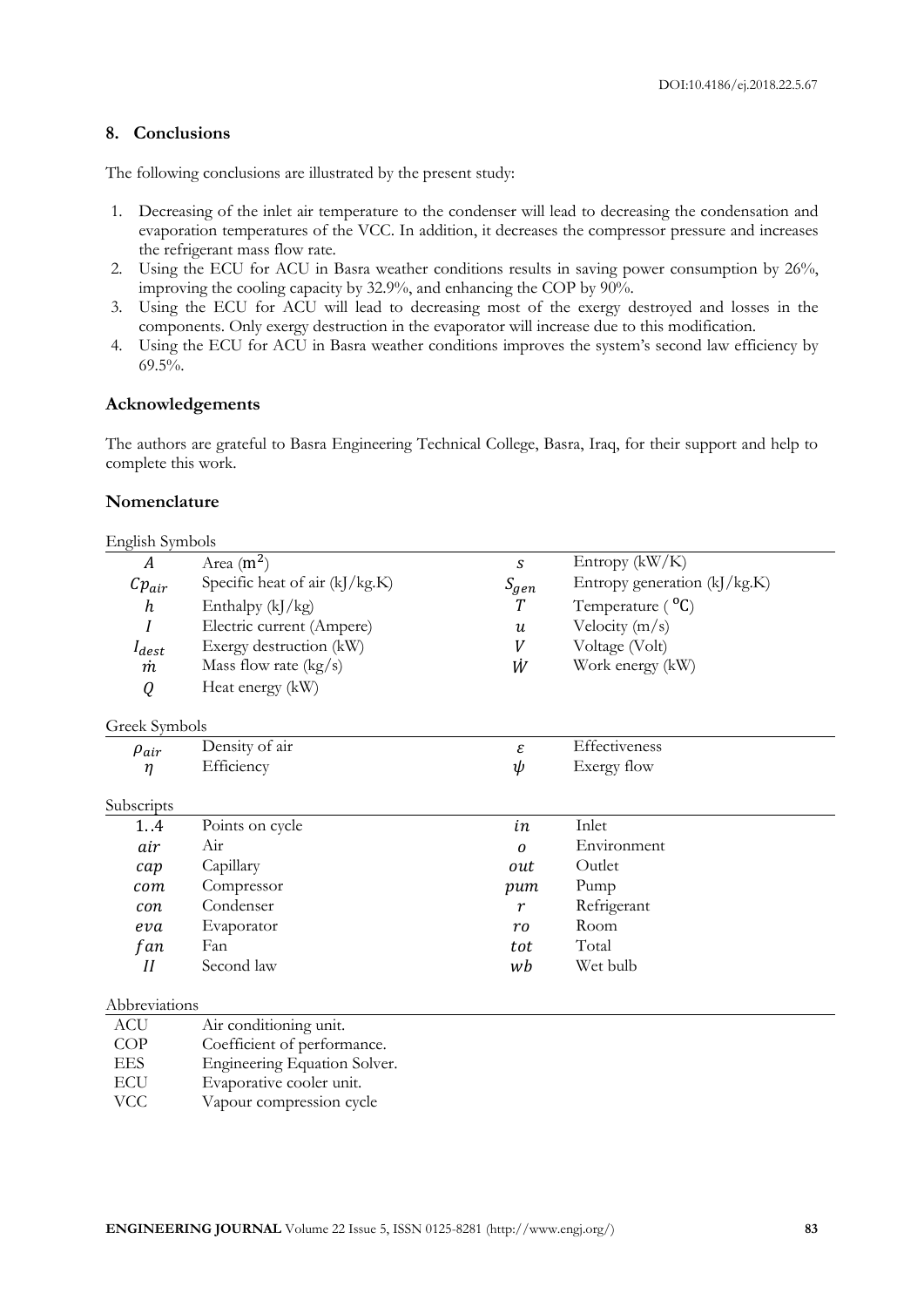# **References**

- [1] P. Martínez, J. Ruiz, C. G. Cutillas, P. J. Martínez, A. S. Kaiser, and M. Lucas, "Experimental study on energy performance of a split air-conditioner by using variable thickness evaporative cooling pads coupled to the condenser," *Applied Thermal Engineering*, vol. 105, no. 25, pp. 1041-1050, Jul. 2016.
- [2] L. P. Lombard, J. Ortiz, and C. Pout, "A review on buildings energy consumption information," *Energy and Buildings*, vol. 40, no. 3, pp. 394-398, 2008.
- [3] Y. Yao and J. Chen, "Global optimization of a central air-conditioning system using decomposition–coordination method," *Energy and Buildings*, vol. 42, no. 5, pp. 570-583, 2010.
- [4] H. El-Dessouky, H. Ettouney, and A. Al-Zeefari, "Performance analysis of two-stage evaporative coolers," *Chem. Eng. J.*, vol. 102, no. 3, pp. 255-266, 2004.
- [5] A. Sieminski, "International Energy Outlook 2014," Energy Information Administration (EIA), Washington, D.C., 2014.
- [6] D. Y. Goswami, G. D. Mathur, and S. M. Kulkarni, "Experimental investigation of performance of a residential air conditioning system with an evaporatiyely cooled condenser," *ASME J. Sol. Energy Eng*, vol. 115, no. 4, pp. 206-211, Nov. 1993.
- [7] S. Hu and B. Huang, "Study of a high efficiency residential split water-cooled air conditioner," *Applied Thermal Engineering*, vol. 25, no. 11, pp. 1599-1613, 2005.
- [8] E. Hajidavalloo and H. Eghtedari, "Performance improvement of air-cooled refrigeration system by using evaporatively cooled air condenser," *Int. J. of Refrigeration*, vol. 33, no. 5, pp. 982-988, 2010.
- [9] L. I. Jassim, "Enhancement the performance of condenser of split type air conditioning system by using evaporative cooling," *Al-Ma'mon College J.*, no. 17, pp. 230-246, 2011.
- [10] M. Y. Wen, C. Y. Ho, K. J. Jang, and C. H. Yeh, "Experimental study on the evaporative cooling of an air-cooled condenser with humidifying air," *J. Heat and Mass Transfer*, vol. 50, no. 2, pp. 225-233, 2014.
- [11] J. Joseph and R. J. Thomas, "Exergy analysis on vapour compression refrigeration system using evaporative condenser," *Int.J.of Scientific and Engineering Research*, vol.5, no.7, Jul. 2014.
- [12] A. H. N. Khalifa, J. J. Fataj, and A. K. Shaker, "Performance study on a window type air conditioner condenser using alternative refrigerant R407C," *Engineering Journal*, vol. 21, no. 1, pp. 235-243, Jan. 2017.
- [13] I. Dincer and M. Kanoglu, *Refrigeration Systems and Applications*, 2nd ed. UK: John Wiley & Sons, 2010.
- [14] I. Dincer and M. A. Rosen, *Exergy: Energy, Environment and Sustainable Development*, 2nd ed. UK: Elsevier, 2013.
- [15] S. Anand, "Energy and exergy analysis of refrigeration systems," Ph.D thesis, College of Engineering, Shri Mata Vaishno Devi University, Jammu & Kashmir, India, 2012.
- [16] M. A. Rosen, I. Dincer, and M. Kanoglu, "Role of exergy in increasing efficiency and sustainability and reducing environmental impact," *Energy Policy*, vol. 36, no. 1, pp. 128-137, 2008.
- [17] X. Hao, C. Zhu, Y. Lin, H. Wang, G. Zhang, and Y. Chen, "Optimizing the pad thickness of evaporative air-cooled chiller for maximum energy saving," *Energy and Buildings*, vol. 61, pp. 146-152, 2013.
- [18] D. R. Oughton and S. L. Hodkinson, *Faber & Kell's Heating and Air-Conditioning of Buildings*, 10th ed. UK: Elsevier, 2008.
- [19] J. Wu, X. Huang, and H. Zhang, "Numerical investigation on the heat and mass transfer in a direct evaporative cooler," *Applied Thermal Engineering*, vol. 29, no. 1, pp. 195-201, 2009.
- [20] A. Y. Cengel and M. A. Boles, *Thermodynamics, An Engineering Approach*, 8th ed. New York: McGraw Hill Companies, 2015.
- [21] S. A Klein and F. L. Alvarado, *Engineering Equation Solver-EES Software, F-Chart Software®, Professional-Ver.7.124*, 2004.